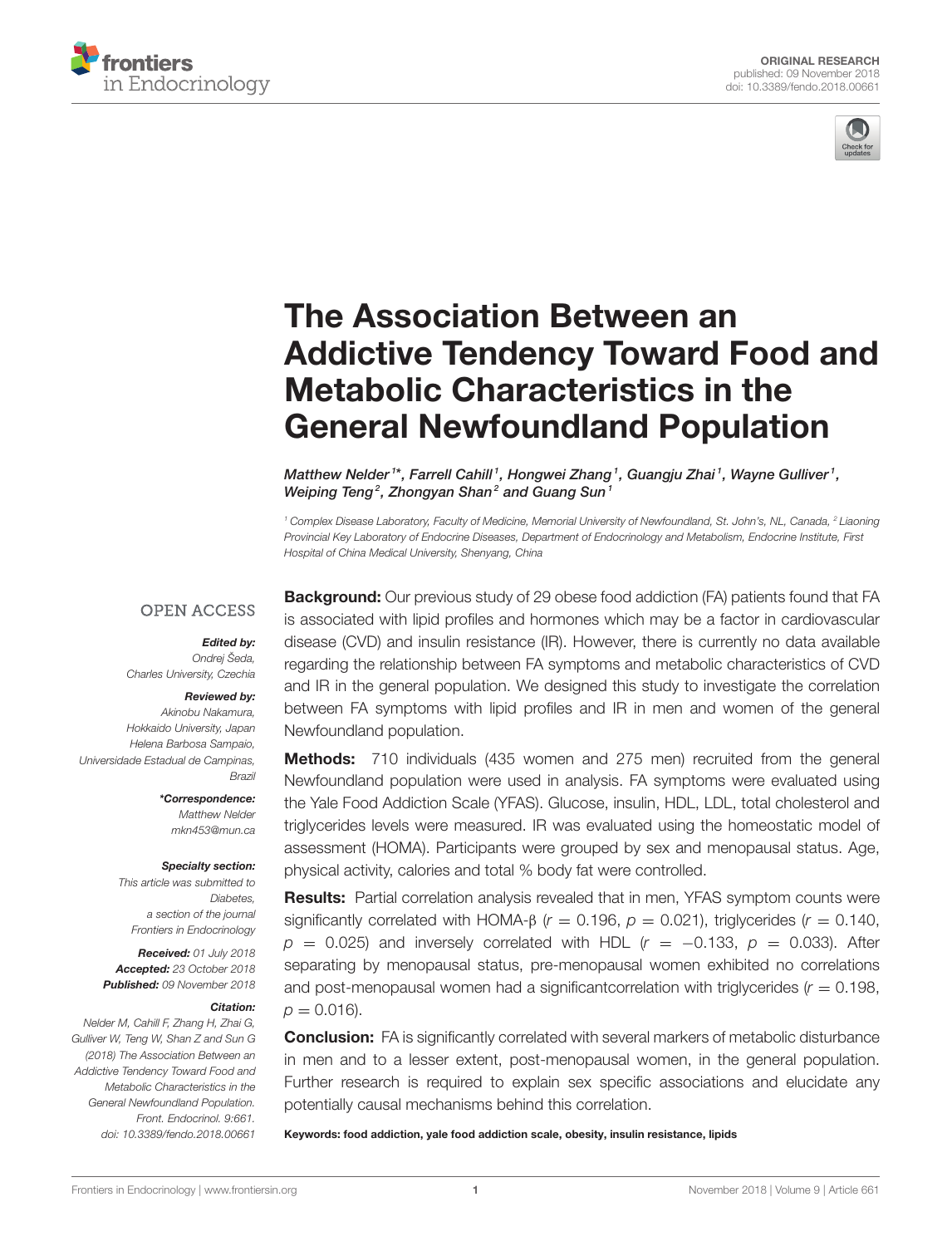#### Nelder et al. Food Addiction and Metabolic Characteristics

# INTRODUCTION

Obesity rates have been climbing for the last three decades and according to a report from Statistics Canada, in Newfoundland (NL), 31% of adult women and 27.3% of men are obese [\(1,](#page-7-0) [2\)](#page-7-1). It follows that the population of NL also exhibit some of the highest rates of obesity related health issues in Canada such as type II diabetes (TIID) and cardiovascular disease (CVD) which makes obesity research within this population so vital. Recent reports put the rate of TIID in this Province at 11.2% with CVD contributing to 20–38% of total deaths in adults aged 35 years or older [\(3–](#page-7-2)[5\)](#page-7-3). The development of obesity is highly complex and is comprised of a number of interacting genetic, environmental and behavioral factors [\(6–](#page-7-4)[9\)](#page-7-5). One issue that highlights this intricate balance of factors is that of an addictive tendency toward food. This is characterized by an obsessive consumption of foods known to be highly palatable with corresponding activation of the bodies reward systems and significant difficulty controlling this behavior [\(10\)](#page-7-6). Previous research on food addiction discovered there are tangible neural correlates in the way of dopaminergic circuitry activity and it has drawn comparisons to nicotine addiction in regards to how the body's reward systems are effected [\(11,](#page-7-7) [12\)](#page-7-8).

Symptoms of an addictive tendency toward food are quantified using the Yale Food Addiction Scale (YFAS) which has been adapted from the criteria for substance abuse from the DSM-IV TR [\(13\)](#page-7-9). Foods that display addictive qualities are those that are high in simple sugars, saturated fat and are heavily processed. One study revealed that the processing of food was a strong predictor of it possessing addictive qualities [\(14\)](#page-7-10). There is substantial evidence that these very same types of foods can have a significant negative impact on health. Foods high in fructose can be highly lipogenic and could lead to an increased risk of developing non-alcoholic fatty liver disease and consequently, TIID [\(15\)](#page-7-11). A study concerning consumption of sugar sweetened beverages effects on health looked at over 310,000 individuals and over 15,000 TIID patients and found that those in the highest quartile of sugar sweetened beverage consumption had a 26% higher risk of developing TIID [\(16\)](#page-7-12). Excessive sucrose intake has also been found to be associated with a 37% increased risk of having a coronary event [\(17\)](#page-7-13). Furthermore, a 13 years follow up study performed on 4,999 individuals found that consumption of milk fats, various sweets and cake was associated with increased CVD risk in women [\(18\)](#page-7-14). In addition to the behavioral and neurological evidence supporting the role of addictive food tendencies in health, we have recently found that there are different hormonal characteristics between food addicted (FA) and non-food addicted (NFA) individuals.

We have previously discovered that obese food addicts had lower levels of thyroid stimulating hormone (TSH), tumor necrotic factor alpha (TNF-α) and amylin but higher levels of prolactin compared to non-food addicted obese individuals [\(19\)](#page-7-15). TSH levels have previously been implicated in the development of insulin resistance (IR) and diabetes while TNF-α has been shown to decrease appetite, therefore, lower levels of TNFα may exasperate obesity related comorbidities by lending to increased positive energy imbalance [\(20](#page-7-16)[–22\)](#page-7-17). Amylin is known to

be associated with development of type 1 and TIID and increased prolactin levels have been shown to be a cardiovascular risk factor with correlations to diabetes as well [\(23–](#page-7-18)[26\)](#page-7-19). However, our previous study was performed with only 58 individuals (29 FA obese, 29 NFA obese). Many studies in the field of "food addiction" focus on specific sub-populations such as the obese, bariatric surgery patients or those with an eating disorder [\(27,](#page-7-20) [28\)](#page-7-21). What remains to be seen is whether or not an addictive tendency toward food displays an association with metabolic markers and hormones in the general population, specifically IR and lipid profiles as these metabolic characteristics play a role in the development of TIID and CVD [\(29,](#page-7-22) [30\)](#page-7-23).

The very same types of foods that possess addictive qualities are demonstrably dangerous to an individual's overall health when frequently consumed. It is therefore essential that the association between addictive tendencies toward food and metabolic markers of TIID and CVD be studied in the general population. Our investigation was performed in a sub-group of the CODING (Complex Diseases in a Newfoundland Population: Environment and Genetics) study which consists of biochemical and body composition data from over 3,200 men and women from the general Newfoundland population.

# MATERIALS AND METHODS

#### **Participants**

Seven hundred and ten adults (435 women, 275 men) from the Province of Newfoundland and Labrador were recruited for this study through the use of advertisements, flyers and word of mouth. Eligibility requirements are as follows: (1) 19 years of age or older. (2) The participant must have been born in NL and the participant's family must have been in NL for at least 3 generations. (3) Healthy with no serious metabolic, endocrine or cardiovascular conditions. (4) Participant must not be pregnant at time of study.

We have also excluded participants who have been found to have "food addiction" in our previous study, from correlational analysis but later included food addicted individuals for an additional comparative analysis. Individuals who self-reported having diabetes or hypertension were also excluded from this analysis.

# Food Addiction Symptom Count Measurement

Symptoms of food addiction were assessed using the YFAS. This is a 25-item questionnaire which assesses the last 12 months of eating patterns. The YFAS is based on the criteria used for substance dependence in the Diagnostic and Statistical Manual IV TR (DSM-IV TR). This criterion includes symptoms such as tolerance, withdrawals, anxiety in social situations, and difficulty lowering or quitting use of substance. Symptoms were counted using the Likert scoring method which ranges from 0 to 7 [\(13\)](#page-7-9). Each symptom on the YFAS represents a collection of questions concerning that particular behavior. If a participant answers affirmatively to certain questions, they are said to have the corresponding symptom. Some of these questions are based on the frequency of the behavior (ex. once a month,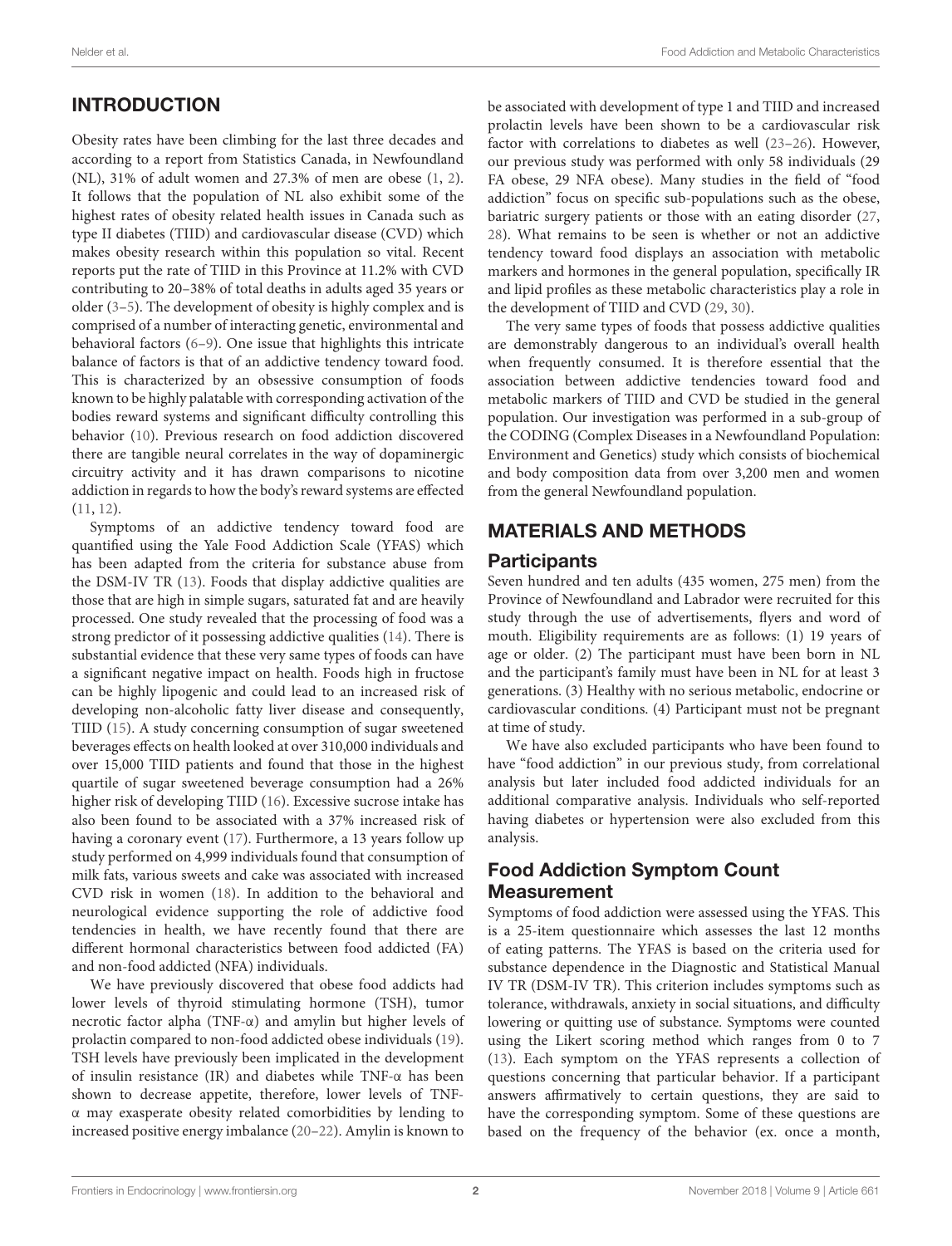2–4 times a month, etc.) and some are binary yes or no questions [\(10\)](#page-7-6). In our comparison of food addicts and non-food addicts, those classified as food addicts were required to have at least 3 symptoms and answer affirmatively to one of the two questions from the YFAS which indicate clinically significant dependence.

# Caloric Intake and Physical Activity Assessment

Calorie intake was measured using the Willett Food Frequency Questionnaire (FFQ) which measures the last 12 months of dietary habits [\(31\)](#page-7-24). The quantity of each food item was converted into a daily average intake value. This value was then entered in the Nutribase Clinical Nutrition Manager (software version 9.0; Cybersoft inc. Arizona). We employed the use of the Baecke physical activity questionnaire to assess physical activity levels. This questionnaire measures physical activity using three categories which are work, sport and leisure.

## Body Composition and Metabolic Marker **Measurements**

Body composition measurements, which in this study included total body fat, was assessed using dual-energy xray absorptiometry (DXA; Lunar Prodigy; GE Medical Systems, Madison, WI, USA). Measurements were taken while patient lied horizontally on DXA scanner following a 12 hour fast. Serum concentrations of glucose, total cholesterol, HDL cholesterol and triacylglycerols were measured using the Lx20 analyzer (Beckman Coulter Inc., Fullerton, CA) with Synchron reagents. LDL cholesterol was calculated using the following formula: (total cholesterol)—(HDL cholesterol)— (triacylglycerols/2.2). Serum insulin was measured using the Immulite Immunoassay analyzer. Insulin resistance and beta cell function were calculated using the homeostasis model assessment (HOMA) [\(32\)](#page-7-25).

## Statistical Analysis

All statistical analysis was completed using SPSS ver.23. The level of statistical significance was set at  $P < 0.05$ . Statistical tests were run on men and women separately. Pearson correlation analysis was used to evaluate potential relationships between YFAS symptom counts and all metabolic markers. Partial correlation analysis was also performed which allowed us to control for age, total calorie intake, physical activity levels, and total body fat % as necessary. An independent t-test was run between BMI matched food addicts and a control group to assess the difference of mean in the metabolic markers that were measured. Control variables were selected for each gender dependent on whether the potentially confounding variable in question shared a significant association with both dependent and independent variables. Following this method, we chose to control for age, physical activity, total body fat % and calories. In order to better normalize distribution of the data, HOMA-IR, and HOMA-β were square root transformed.

## RESULTS

# Physical Characteristics and Adiposity Measures

The age, gender, BMI and anthropometric data of all men and women who participated in this study are presented in **[Table 1A](#page-2-0)** as mean  $\pm$  standard deviation. The average age of female participants was 45.4 years and the average age of male participants was 42.9 years. There was a significant difference observed between men and women for height, weight, BMI, total % body fat, waist and hip measurements with men being higher for each measure. There was also a significant difference observed between pre and post-menopausal women for age, height, waist and hip circumference as well total body fat % which is highlighted in **[Table 1B](#page-3-0)**.

## Metabolic Characteristics

Men had much higher levels of glucose and triglycerides compared to women. Women, however, had significantly higher levels of HDL cholesterol (**[Table 2A](#page-3-1)**). All other markers including insulin, HOMA-IR, HOMA-β, LDL and total cholesterol were not significantly different between men and women. Metabolic characteristics were also compared between pre and postmenopausal women (**[Table 2B](#page-3-2)**). Post-menopausal women had notably higher levels of insulin, glucose, and triglycerides in addition to higher levels of both LDL and total cholesterol.

# Correlations Between YFAS Symptoms and Metabolic Markers

The Pearson and partial correlation coefficients as well as pvalues are presented in **[Tables 3](#page-4-0)**–**[6](#page-5-0)**. Men exhibited significant

<span id="page-2-0"></span>Table 1A | Physical characteristics of participants.

| Female          | <b>Male</b>      |  |  |
|-----------------|------------------|--|--|
| Mean $\pm$ SD   | Mean $\pm$ SD    |  |  |
| $n = 435$       | $n = 275$        |  |  |
| $45.4 \pm 13.4$ | $42.9 \pm 12.9$  |  |  |
| $18.1 - 90.0$   | 18.9-78.5        |  |  |
| $163.3 \pm 6.1$ | $177.6 \pm 6.6$  |  |  |
| 144.0-187.6     | 156.8-200.0      |  |  |
| $70.1 \pm 14.6$ | $90.5 \pm 17.2$  |  |  |
| 44.2-132.2      | $57.1 - 149.5$   |  |  |
| $26.3 \pm 5.5$  | $28.3 \pm 4.6$   |  |  |
| 16.9-53.6       | 19.0-43.3        |  |  |
| $36.6 \pm 8.6$  | $26.2 \pm 8.3$   |  |  |
| 12.5-58.6       | $5.3 - 45.5$     |  |  |
| $90.4 + 13.5$   | $100.9 + 13.4$   |  |  |
| 62.0-139.5      | 64.9-140.0       |  |  |
| $99.1 \pm 12.6$ | $101.4 \pm 10.6$ |  |  |
| 75.0-148.0      | 78.0-135.0       |  |  |
| $0.91 \pm 0.07$ | $1.0 \pm 0.05$   |  |  |
| $0.68 - 1.62$   | $0.75 - 1.14$    |  |  |
|                 |                  |  |  |

\*significant difference between men and women ( $p < 0.05$ ) Mean  $\pm$  Standard Deviation (SD), (Minimum-Maximum), BF%- Total Body Fat Percent.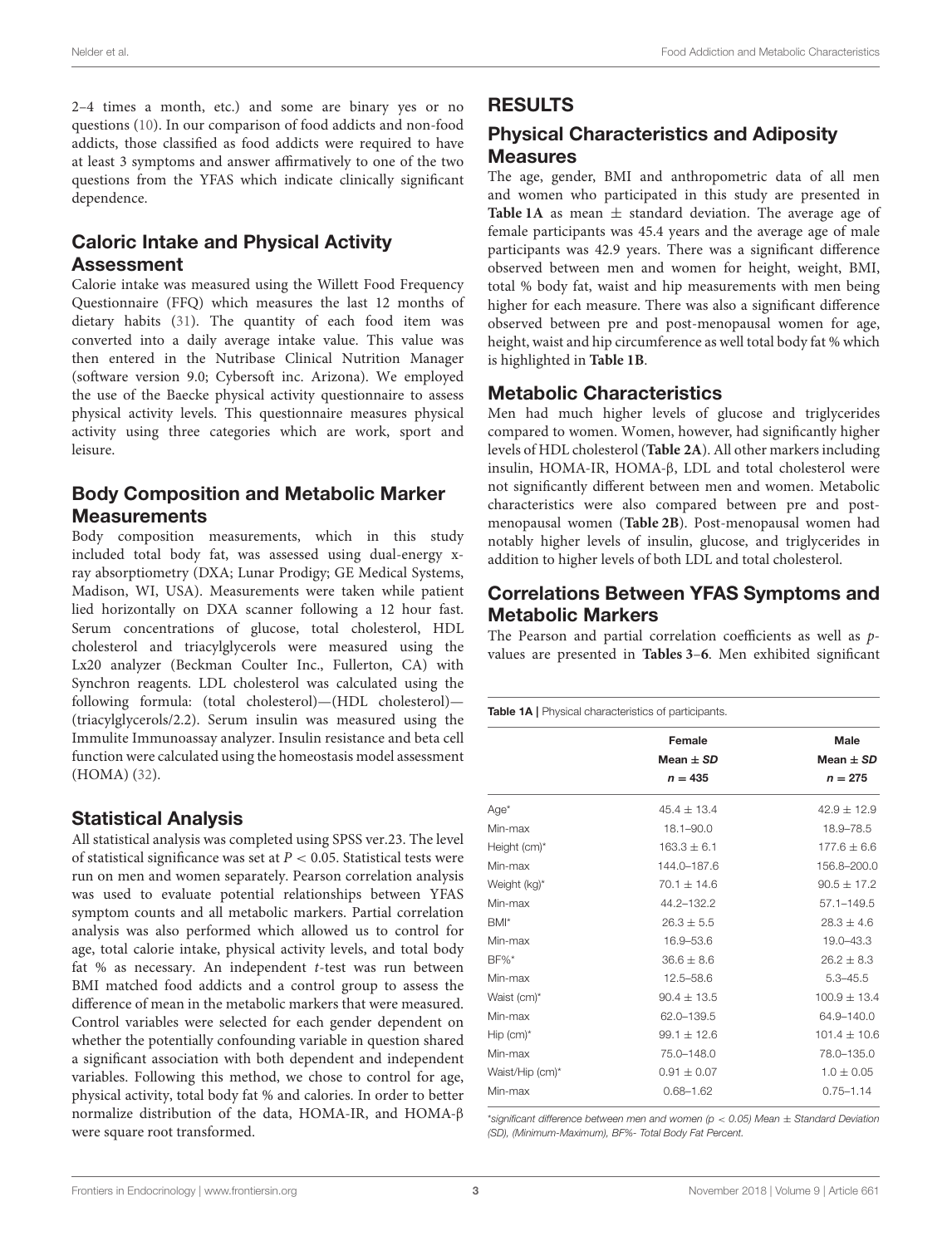<span id="page-3-0"></span>

|                         | Pre             | Post           |  |
|-------------------------|-----------------|----------------|--|
|                         | Mean $\pm$ SD   | Mean $\pm$ SD  |  |
|                         | $n = 277$       | $n = 158$      |  |
| $Age*$                  | $37.7 + 9.3$    | $58.2 \pm 8.3$ |  |
| Min-max                 | 19-56           | $37 - 90$      |  |
| Height (cm)*            | $164.2 + 6.16$  | $161.8 + 5.66$ |  |
| Min-max                 | 144-188         | 150.0-179.0    |  |
| Weight (kg)             | $69.2 + 14.3$   | $71.6 + 15.0$  |  |
| Min-max                 | $39.0 - 119.0$  | 48.0-132.0     |  |
| <b>BMI</b>              | $25.7 + 5.32$   | $27.2 + 5.53$  |  |
| Min-max                 | $17.0 - 44.4$   | $18.2 - 54.0$  |  |
| $BF\%*$                 | $34.9 + 8.91$   | $39.4 + 7.40$  |  |
| Min-max                 | 13.0-56.0       | $20.0 - 58.6$  |  |
| Waist (cm)*             | $88.0 + 13.4$   | $94.2 + 12.8$  |  |
| Min-max                 | 63.0-139.5      | 62.0-139.0     |  |
| $Hip$ (cm) <sup>*</sup> | $96.9 \pm 12.4$ | $102.6 + 12.0$ |  |
| Min-max                 | $74.0 - 140.0$  | 75.0-148.0     |  |
| Waist/Hip (cm)          | $0.91 + 0.08$   | $0.92 + 0.06$  |  |
| Min-max                 | $0.75 - 1.62$   | $0.68 - 1.06$  |  |

\*significant difference between men and women (p  $<$  0.05)Mean  $+$  Standard Deviation (SD), (Minimum-Maximum), BF%- Total Body Fat Percent.

<span id="page-3-1"></span>

|                | Female          | Male            |
|----------------|-----------------|-----------------|
|                | Mean $\pm$ SD   | Mean $\pm$ SD   |
|                | $n = 435$       | $n = 275$       |
| Insulin        | $77.8 + 94.1$   | $79.3 + 53.7$   |
| HOMA-IR        | $2.90 + 5.50$   | $3.20 + 3.30$   |
| $HOMA-B$       | $136.9 + 123.8$ | $122.8 + 78.1$  |
| Glucose*       | $5.06 \pm 0.60$ | $5.55 + 1.52$   |
| Triglycerides* | $1.09 + 0.69$   | $1.35 + 1.00$   |
| $HDL^*$        | $1.51 + 0.37$   | $1.23 + 0.29$   |
| LDL            | $2.98 \pm 0.89$ | $3.13 + 1.00$   |
| Cholesterol    | $5.05 \pm 0.96$ | $5.06 \pm 1.08$ |

\*significant difference between men and women ( $p < 0.05$ )Mean  $\pm$  Standard Deviation (SD), HOMA-IR, Homeostatic Model of Assessment-Insulin Resistance; HOMA-β, Homeostatic Model of Assessment-Beta Cell; HDL, High Density Lipoprotein; LDL, Low Density Lipoprotein.

positive correlations between YFAS symptoms and HOMAβ, TG as well as a significant negative correlation with HDL cholesterol (**[Table 3](#page-4-0)**). In men the correlation between YFAS symptoms and HOMA-IR just barely missed the cut-off of for statistical significance at  $\alpha = 0.05$  ( $r = 0.164$ ,  $p = 0.053$ ). These correlations remained significant after controlling for age, physical activity, total body fat % and calories. YFAS symptoms counts in women exhibited nosignificant correlations (**[Table 4](#page-4-1)**) however, when separated by menopausal status, postmenopausal (**[Table 5](#page-5-1)**) women showed a significant correlation with TG ( $r = 0.198$ ) after controlling for age, physical activity, total body fat % and calories. Pre-menopausal women exhibited

<span id="page-3-2"></span>Table 2B | Metabolic characteristics of pre and post menopausal women.

|                | Pre<br>Mean $\pm$ SD<br>$n = 277$ | Post<br>Mean $\pm$ SD<br>$n = 158$ |
|----------------|-----------------------------------|------------------------------------|
| $Insulin*$     | $66.0 + 50.6$                     | $92.4 + 127.9$                     |
| HOMA-IR        | $2.23 + 1.62$                     | $3.68 + 7.86$                      |
| $HOMA-B$       | $139.4 + 139.1$                   | $134.8 + 104.2$                    |
| Glucose*       | $4.93 + 0.46$                     | $5.28 + 0.74$                      |
| Triglycerides* | $0.98 + 0.61$                     | $1.27 + 0.77$                      |
| <b>HDL</b>     | $1.52 + 0.36$                     | $1.51 + 0.38$                      |
| $LDL^*$        | $2.74 + 0.78$                     | $3.38 + 0.90$                      |
| Cholesterol*   | $4.80 + 0.83$                     | $5.51 \pm 0.99$                    |

\*significant difference between pre and post-menopausal women (p  $< 0.05$ ) Mean ± Standard Deviation (SD), HOMA-IR, Homeostatic Model of Assessment-Insulin Resistance; HOMA-β, Homeostatic Model of Assessment-Beta Cell; HDL, High Density Lipoprotein; LDL, Low Density Lipoprotein.

no significant correlations after controlling for all confounding variables (**[Table 6](#page-5-0)**). The correlation between YFAS symptoms and HOMA-β was strongest for men and TG exhibited the only significant correlation strongest for post-menopausal women.

## Comparison of Food Addicts and Non-food **Addicts**

No significant difference was observed between BMI matched FA and NFA individuals from the general population for markers of IR or lipid profiles. These groups consisted of obese, overweight and normal weight individuals. When separated by sex, there was still no statistically significant differences observed in men or women (**[Table 7](#page-6-0)**). FA men had significantly lower HDL levels than FA women.

# **DISCUSSION**

In Canada, between 1985 and 2011 the rate of obesity leapt from 6.1 to 18.3% [\(33\)](#page-7-26). Not surprisingly, the rapid rise in obesity over the same time span is paralleled by a substantial rise in diabetes both in Canada and globally [\(34,](#page-7-27) [35\)](#page-7-28). There is evidence supporting the role of processed and fast foods as key contributors to the obesity epidemic and it is worth noting that these same types of foods may override the body's normal satiety signals leading to overconsumption [\(36–](#page-7-29)[40\)](#page-8-0). Similar findings have been produced in animal studies. Rats who were subjected to stress consumed up to 160% more food when given just a taste of highly palatable food as opposed to rats given just standard chow [\(41\)](#page-8-1). While hunger related hormones such as ghrelin and leptin were not included in our analysis, the role they potentially play in food addiction and the metabolic consequences thereof, should not be understated. Leptin, one of the bodies main satiety promoting hormones, was found to decrease feedingevoked dopamine release in rats while another study found that ghrelin signaling, which induces hunger, is key to driving the consumption of "rewarding" foods. This study also showed that dopamine release was absent in ghrelin receptor knock-out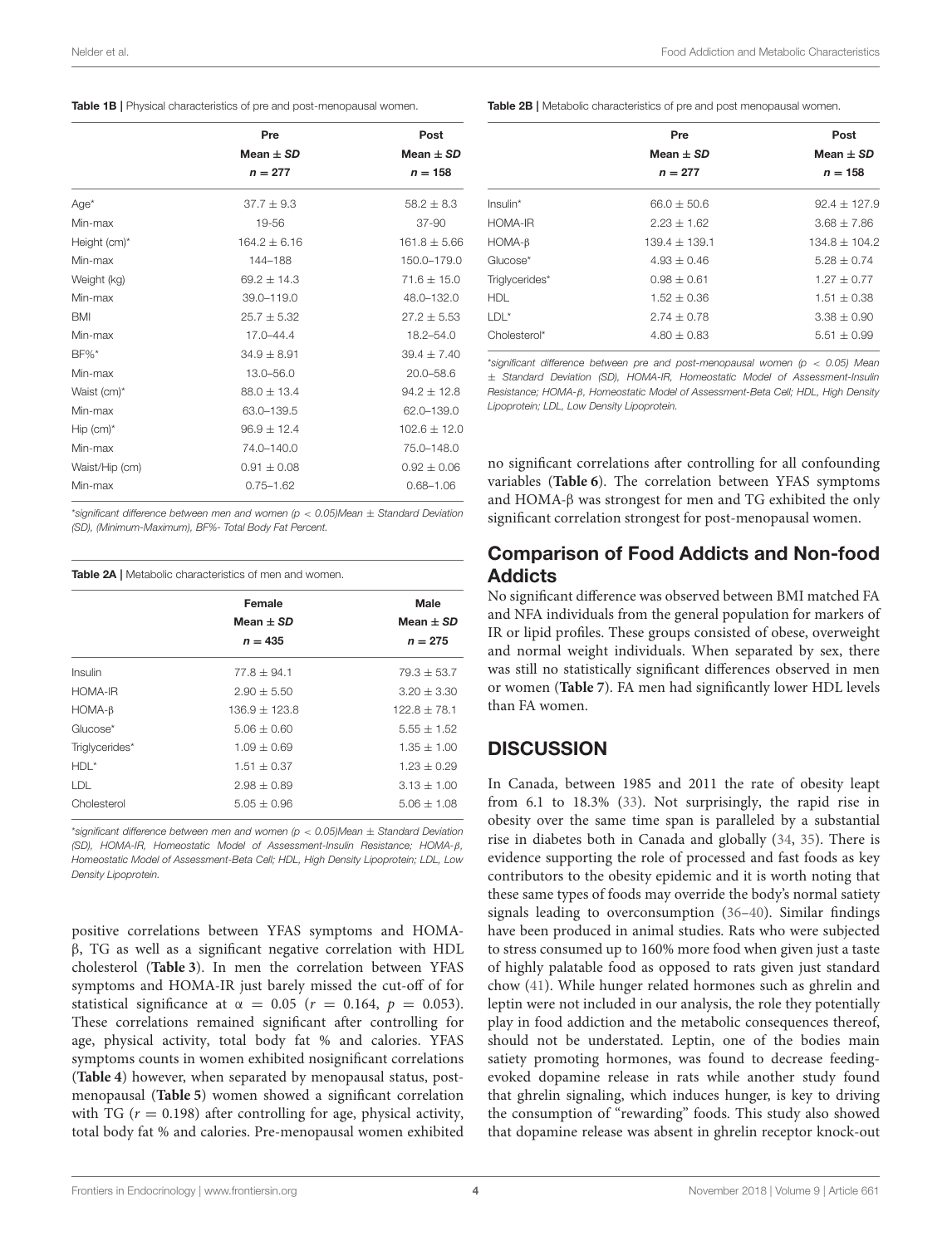<span id="page-4-0"></span>Table 3 | Correlations between YFAS symptom counts and metabolic characteristics in men.

| <b>YFAS Symptom Counts</b> |                    |                    | Men $(n = 275)$     |                     |                     |
|----------------------------|--------------------|--------------------|---------------------|---------------------|---------------------|
|                            | r1(P)              | r2(P)              | r3(P)               | r4(P)               | r5(P)               |
| Insulin (pmol/L)           | $0.248(0.001)^{*}$ | $0.248(0.001)^{*}$ | $0.231(0.002)^{*}$  | $0.140(0.064)$ *    | 0.135(0.080)        |
| <b>HOMA-IR</b>             | $0.262(0.001)^{*}$ | $0.271(0.001)^{*}$ | $0.255(0.002)^{*}$  | $0.167(0.048)^{*}$  | 0.164(0.053)        |
| $HOMA-B$                   | $0.316(0.000)^{*}$ | $0.302(0.000)^{*}$ | $0.283(0.001)^{*}$  | $0.201(0.016)^{*}$  | $0.196(0.021)^{*}$  |
| Glucose (mmol/L)           | $-0.075(0.217)$    | $-0.040(0.511)$    | $-0.048(0.440)$     | $-0.075(0.224)$     | $-0.070(0.260)$     |
| TG (mmol/L)                | $0.205(0.001)^{*}$ | $0.222(0.000)^{*}$ | $0.203(0.001)^{*}$  | $0.137(0.026)$ *    | $0.140(0.025)^{*}$  |
| HDL (mmol/L)               | $-0.232(0.000)*$   | $-0.222(0.000)*$   | $-0.201(0.001)^{*}$ | $-0.137(0.025)^{*}$ | $-0.133(0.033)^{*}$ |
| LDL (mmol/L)               | $-0.031(0.614)$    | 0.004(0.947)       | $-0.005(0.935)$     | $-0.059(0.342)$     | $-0.055(0.378)$     |
| Cholesterol (mmol/L)       | $-0.006(0.917)$    | 0.040(0.511)       | 0.020(0.640)        | $-0.025(0.683)$     | $-0.019(0.756)$     |

\*p-value < 0.05, r1-pearson correlation, r2-controlled for age, r3-controlled for age, physical activity, r4-controlled for age, physical activity, total % body fat, r5-controlled for age, physical activity, total % body fat, calories.

<span id="page-4-1"></span>Table 4 | Correlations between YFAS symptom counts and metabolic characteristics in women.

| <b>YFAS Symptom Counts</b> | Women $(n = 435)$  |                    |                    |                 |                 |  |
|----------------------------|--------------------|--------------------|--------------------|-----------------|-----------------|--|
|                            | r1(P)              | r2(P)              | r3(P)              | r4(P)           | r5(P)           |  |
| Insulin (pmol/L)           | 0.084(0.221)       | 0.086(0.209)       | 0.069(0.319)       | 0.011(0.880)    | 0.021(0.766)    |  |
| <b>HOMA-IR</b>             | 0.066(0.355)       | 0.064(0.370)       | 0.054(0.458)       | 0.049(0.496)    | 0.036(0.624)    |  |
| $HOMA-B$                   | 0.071(0.319)       | 0.064(0.372)       | 0.052(0.468)       | 0.005(0.947)    | 0.021(0.777)    |  |
| Glucose (mmol/L)           | $-0.039(0.423)$    | $-0.024(0.622)$    | $-0.042(0.388)$    | $-0.080(0.102)$ | $-0.085(0.081)$ |  |
| TG (mmol/L)                | $0.122(0.011)^{*}$ | $0.131(0.007)^{*}$ | $0.110(0.023)^{*}$ | 0.059(0.224)    | 0.065(0.152)    |  |
| HDL (mmol/L)               | $-0.112(0.020)$ *  | $-0.110(0.022)$ *  | $-0.082(0.092)$    | $-0.010(0.841)$ | $-0.010(0.835)$ |  |
| LDL (mmol/L)               | $-0.015(0.750)$    | 0.004(0.940)       | $-0.001(0.980)$    | $-0.028(0.567)$ | $-0.030(0.537)$ |  |
| Cholesterol (mmol/L)       | 0.011(0.824)       | 0.035(0.465)       | $-0.032(0.514)$    | 0.018(0.714)    | 0.017(0.732)    |  |

\*p-value < 0.05, r1-pearson correlation, r2-controlled for age, r3-controlled for age, physical activity, r4- controlled for age, physical activity and total % body fat, r5- controlled for age, physical activity and total % body fat, calories.

mice [\(42,](#page-8-2) [43\)](#page-8-3). This is important to consider from a metabolic health standpoint as well because other animal studies have also shown that leptin may reduce adiposity independent of caloric intake which suggest leptin levels could also affect other metabolic characteristics, even if indirectly [\(44\)](#page-8-4). Furthermore, an investigation of the effects of a ghrelin infusion found that glucose utilization in rats increased in both white and brown fat cells [\(45\)](#page-8-5). It is possible that the levels of these hunger related hormones in our own cohort may have had some effect on the metabolic characteristics that were measured. The very same foods which possess addictive qualities, can lead to a cascade of metabolic disturbances if frequently consumed [\(16,](#page-7-12) [17,](#page-7-13) [46,](#page-8-6) [47\)](#page-8-7) which contribute to the development of diabetes and CVD [\(48–](#page-8-8) [50\)](#page-8-9). This marks the need for more exploration of the relationship between an addictive tendency toward food and health. No study, to our knowledge, has explored the association between an addictive tendency toward food and metabolic characteristics in the general population. A better understanding of how symptoms of food addiction are associated with IR and lipid profiles would help us better comprehend the impact of specific eating behaviors on health.

The main finding produced from our study was that in adult males, despite not meeting the criteria for a "food addiction" diagnosis, YFAS symptom counts were still significantly, associated with HOMA-β and TG levels as well as inversely associated with HDL levels. Both HOMA-IR and HOMA-β have been implicated in diabetes risk in the past [\(51\)](#page-8-10). HOMA-β, a measure of insulin secretion, has also been found to initially parallel rising TG levels in newly diagnosed type 2 diabetics only to decrease as TG levels continued to rise higher [\(52\)](#page-8-11). Interestingly, HOMA-β levels tend to be lower in individuals with a family history of diabetes due to lower levels of insulin secretion as a result of impaired β-cell function [\(53\)](#page-8-12). The aforementioned studies demonstrate the complexity of the relationship between insulin secretion and metabolic health. In the current study, there was a significant positive correlation between HOMAβ and YFAS symptom counts which may suggest that food addicted behaviors result in higher insulin secretion as a compensatory mechanism. This could potentially be problematic as consistently high insulin levels can often precede diabetes which can eventually damage the β-cell to the point where the cell can no longer produce sufficient levels of insulin to combat hyperglycemia. This is evidenced by the enlargement of β-cells observed in obese individuals and those in the pre-diabetic phase [\(54](#page-8-13)[–56\)](#page-8-14). HOMA-β measurements, therefore, must be interpreted cautiously as high insulin secretion can suggest an individual is at risk of developing diabetes and low insulin secretion may suggest that the damage has already been done to the β-cell. A study by the Canadian Heart Health Surveys Research Group found that in a sample of over 29 000 Canadians, high TG and low HDL levels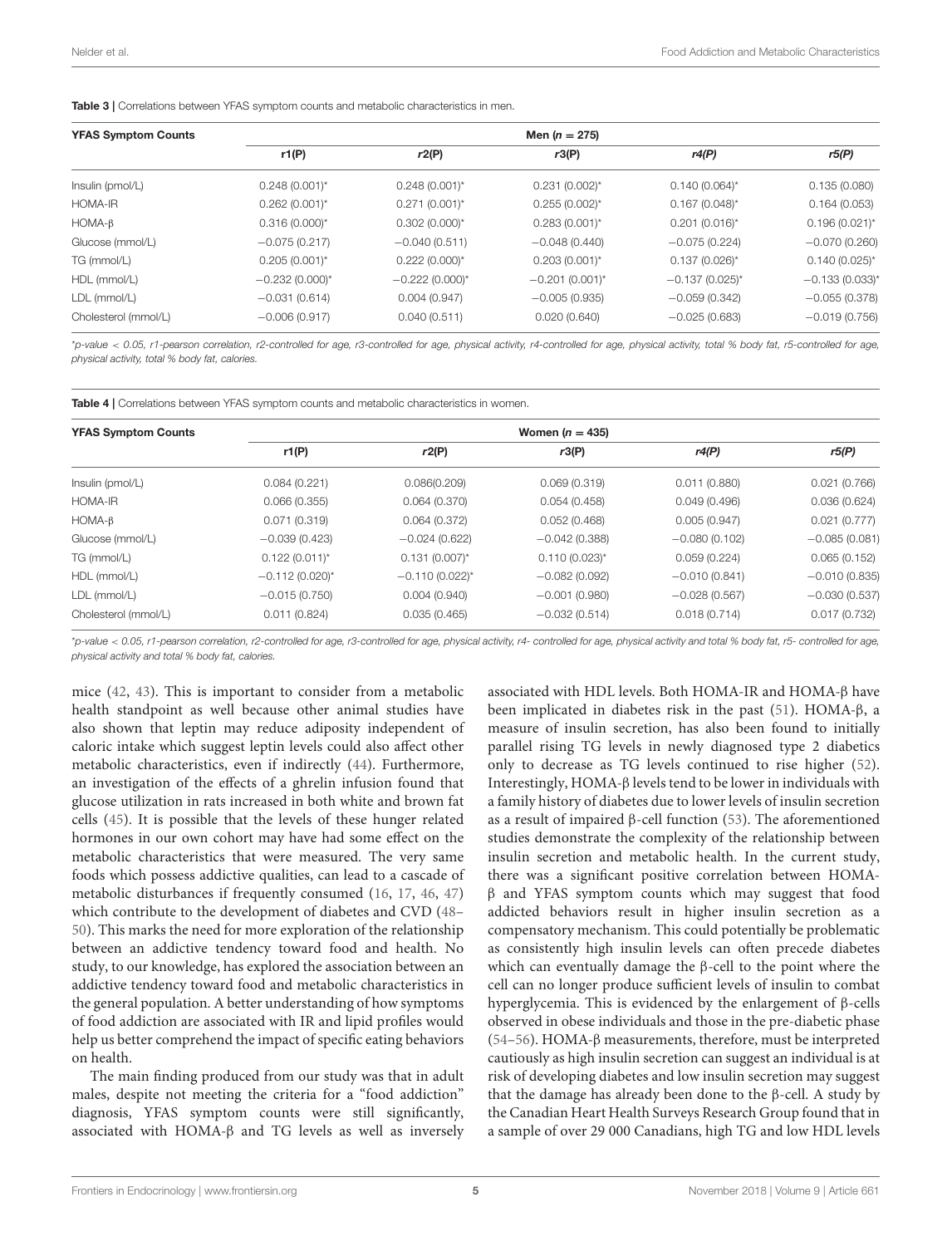<span id="page-5-1"></span>Table 5 | Correlations between YFAS symptom counts and metabolic characteristics in post-menopausal women.

| <b>YFAS Symptom Counts</b> |                    |                    | Females ( $n = 158$ ) |                   |                    |
|----------------------------|--------------------|--------------------|-----------------------|-------------------|--------------------|
|                            | r1(P)              | r2(P)              | r3(P)                 | r4(P)             | r5(P)              |
| Insulin (pmol/L)           | 0.021(0.841)       | 0.013(0.913)       | 0.020(0.853)          | $-0.027(0.803)$   | 0.009(0.936)       |
| <b>HOMA-IR</b>             | 0.015(0.889)       | 0.014(0.899)       | 0.018(870)            | $-0.024(833)$     | 0.015(0.897)       |
| $HOMA-B$                   | 0.032(0.763)       | 0.016(0.880)       | 0.033(0.763)          | $-0.009(0.934)$   | 0.032(0.778)       |
| Glucose (mmol/L)           | $-0.047(0.557)$    | $-0.035(0.664)$    | $-0.058(0.477)$       | $-0.087(0.920)$   | $-0.089(0.223)$    |
| TG (mmol/L)                | $0.227(0.004)^{*}$ | $0.226(0.004)^{*}$ | $0.216(0.007)^{*}$    | $0.191 (0.019)^*$ | $0.198(0.016)^{*}$ |
| HDL (mmol/L)               | $-0.029(0.715)$    | $-0.010(0.902)$    | 0.008(0.922)          | 0.064(0.438)      | $-0.032(0.701)$    |
| LDL (mmol/L)               | $-0.098(0.218)$    | $-0.086(0.285)$    | $-0.089(0.274)$       | $-0.084(0.303)$   | $-0.098(0.235)$    |
| Cholesterol (mmol/L)       | 0.024(0.765)       | 0.045(0.577)       | 0.040(0.626)          | 0.059(0.475)      | 0.041(0.619)       |

\*p-value < 0.05, r1-pearson correlation, r2-controlled for age, r3-controlled for age, physical activity, r4-controlled for age, physical activity, total % body fat, r5-controlled for age, physical activity, total % body fat, calories.

<span id="page-5-0"></span>Table 6 | Correlations between YFAS symptom counts and metabolic characteristics in pre-menopausal women.

| <b>YFAS Symptom Counts</b> |                     |                     | Females ( $n = 277$ ) |                 |                 |
|----------------------------|---------------------|---------------------|-----------------------|-----------------|-----------------|
|                            | r1(P)               | r2(P)               | r3(P)                 | r4(P)           | r5(P)           |
| Insulin (pmol/L0           | 0.141(0.120)        | 0.142(0.119)        | 0.113(0.227)          | 0.052(0.571)    | 0.053(0.572)    |
| <b>HOMA-IR</b>             | 0.087(0.366)        | 0.087(0.369)        | 0.071(0.468)          | 0.073(0.455)    | 0.059(0.546)    |
| $HOMA-B$                   | 0.097(0.314)        | 0.103(0.285)        | 0.076(0.432)          | 0.031(0.753)    | 0.037(0.709)    |
| Glucose (mmol/L)           | $-0.012(0.843)$     | $-0.017(0.784)$     | $-0.032(0.602)$       | $-0.073(0.234)$ | $-0.079(0.201)$ |
| TG (mmol/L)                | 0.078(0.200)        | 0.077(0.204)        | 0.049(0.418)          | $-0.016(0.790)$ | $-0.012(0.842)$ |
| HDL (mmol/L)               | $-0.162(0.007)^{*}$ | $-0.163(0.007)^{*}$ | $-0.128(0.035)^{*}$   | $-0.054(0.377)$ | $-0.047(0.441)$ |
| LDL (mmol/L)               | 0.066(0.277)        | 0.064(0.288)        | 0.066(0.282)          | 0.017(0.778)    | 0.017(0.788)    |
| Cholesterol (mmol/L)       | 0.038(0.528)        | 0.036(0.556)        | 0.036(0.559)          | $-0.001(0.985)$ | 0.001(0.990)    |

\*p-value <0.05, r1-pearson correlation, r2-controlled for age, r3-controlled for age, physical activity, r4-controlled for age, physical activity, total % body fatr5-controlled for age, physical activity, total % body fat, calories.

were common among diabetics and those with hypertension [\(57\)](#page-8-15). Elevated TG levels have also been associated with atherosclerotic CVD and all cause mortality in a study comprised of over 15 000 patients [\(58,](#page-8-16) [59\)](#page-8-17). It stands that behaviors that may influence TG and HDL levels may also increase the risk of CVD. There is currently limited research on the relationship between food addiction, its symptoms and their relationship with these metabolic characteristics, however, one study did find that food addiction was significantly more prevalent in newly diagnosed type 2 diabetics when compared to a control group. This same study also compared the metabolic characteristics of FA and NFA diabetics and found that those who were food addicted had a substantially higher HOMA-IR value [\(60\)](#page-8-18). However, our own results indicated that there was no significant difference in HOMA-IR or other metabolic characteristics between FA and NFA individuals when matched for BMI. Food addiction has also been found to account for a large portion of BMI variance among T2D patients [\(61\)](#page-8-19). This may suggest that an addictive tendency toward food is not only a risk factor for T2D but could in fact exasperate the condition since patients will have greater difficulties adhering to dietary recommendations that may improve their health and help manage their condition. As previously noted, some of the hormones associated with addictive behaviors also share associations with a number of health risks

which may further compound the effects of an addictive tendency toward food.

In females, Pearson correlation analysis revealed no significant correlations between YFAS symptoms and any of the metabolic markers measured. However, after women were separated according to menopausal status to further elucidate the potential effects of sex hormones on these outcomes, post-menopausal women exhibited a significant correlation between YFAS symptoms and TG after correcting for age, physical activity, total body fat percent and calories. While there are currently no past studies investigating the association between YFAS symptoms and metabolic abnormalities in women, other studies on disordered eating patterns such as binge eating have been found to have signification associations with T2D [\(62\)](#page-8-20). The role of addictive food tendencies in T2D have also been found to be harmful. Varying levels of food addiction based on YFAS symptom counts were associated with significant increased in BMI among T2D patients in a sample that was 67.4% women, however, there was no adjustment for menopausal status [\(63\)](#page-8-21). The limited associations seen in our female population may be due to the protective effects of lower body fat common among women which may help keep blood glucose and lipid profiles within a normal range in spite of problematic eating behaviors [\(64](#page-8-22)[–66\)](#page-8-23). However, this effect could be somewhat diminished in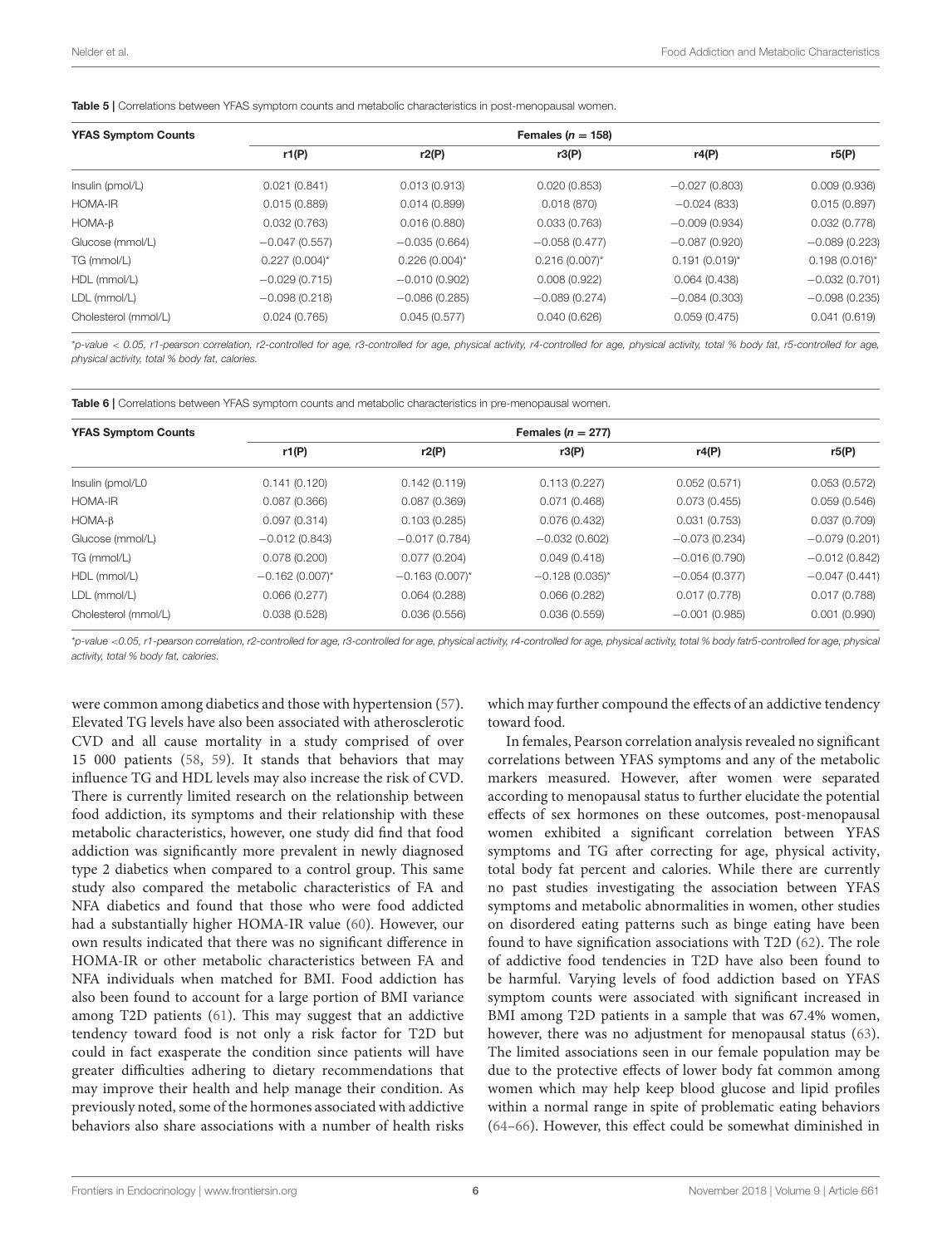<span id="page-6-0"></span>

|                      | <b>Total Population</b> |                 | Men              |                 | Women           |                 |
|----------------------|-------------------------|-----------------|------------------|-----------------|-----------------|-----------------|
|                      | FA                      | <b>NFA</b>      | <b>FA</b>        | <b>NFA</b>      | FA              | <b>NFA</b>      |
|                      | Mean $\pm$ SD           | Mean $\pm$ SD   | Mean $\pm$ SD    | Mean $\pm$ SD   | Mean $\pm$ SD   | Mean $\pm$ SD   |
|                      | $n = 38$                | $n = 38$        | $n = 9$          | $n = 9$         | $n = 29$        | $n = 29$        |
| Insulin (pmol/L)     | $122.1 \pm 132.2$       | $87.9 \pm 41.8$ | $231.3 \pm 84.6$ | $96.4 \pm 33.9$ | $81.9 \pm 35.4$ | $84.4 \pm 45.0$ |
| HOMA-IR              | $0.75 \pm 1.40$         | $0.45 \pm 0.20$ | $1.99 \pm 2.85$  | $0.50 \pm 0.15$ | $0.40 \pm 0.22$ | $0.43 \pm 0.22$ |
| $HOMA-B$             | $2.14 \pm 0.24$         | $2.13 \pm 0.17$ | $2.20 \pm 0.40$  | $2.15 \pm 0.18$ | $2.12 \pm 0.18$ | $2.12 \pm 0.18$ |
| Glucose (mmol/L)     | $5.44 \pm 1.20$         | $5.14 \pm 0.41$ | $6.37 + 2.09$    | $5.29 \pm 0.36$ | $5.14 \pm 0.50$ | $5.09 \pm 0.42$ |
| TG (mmol/L)          | $1.32 \pm 0.70$         | $1.29 + 0.75$   | $1.50 \pm 0.69$  | $1.50 + 0.95$   | $1.26 + 0.71$   | $1.23 \pm 0.68$ |
| HDL (mmol/L)*        | $1.36 \pm 0.35$         | $1.37 \pm 0.31$ | $1.06 \pm 0.17$  | $1.12 \pm 0.26$ | $1.46 \pm 0.34$ | $1.44 \pm 0.29$ |
| LDL (mmol/L)         | $3.18 \pm 1.07$         | $3.00 \pm 0.77$ | $3.06 \pm 1.48$  | $3.09 \pm 0.45$ | $3.22 \pm 0.93$ | $2.97 \pm 0.85$ |
| Cholesterol (mmol/L) | $5.19 \pm 1.23$         | $5.00 \pm 0.91$ | $4.80 \pm 1.52$  | $4.88 \pm 0.74$ | $5.32 \pm 1.14$ | $5.04 \pm 0.97$ |

\*significant difference between FA men and women at p < 0.05 Mean ± standard deviation(SD) FA, Food Addict; NFA, Non-Food Addict; HOMA-IR, Homeostatic Model of Assessment-Insulin Resistance; HOMA-β, Homeostatic Model of Assessment-Beta Cell; TG, Triglyceride; HDL, High Density Lipoprotein; LDL, Low density Lipoprotein.

post-menopausal women as decreasing estrogen levels have been shown influence central fat accumulation and TG levels [\(67,](#page-8-24) [68\)](#page-8-25)

The greatest strength of our study is the large number of individuals successfully recruited from the general population in conjunction with good screening efforts to control for potential confounders such as health disorders that could influence an individual's dietary habits or result in them presenting with addictive behaviors beyond that which is seen a general population. We have also benefitted from the ability to collect blood samples from every participant for reliable measurement of hormones and lipid profiles. Our extensive list of questionnaires to collect details on physical activity and dietary history add strength to the validity of our results as they allowed us to effectively control for these confounders. The use of DXA scanning to measure total body fat % ensured this particular confounding variable was measured using one of the most accurate methods available [\(69\)](#page-8-26). One possible limitation present in our study could be that caloric intake and physical activity levels were self-reported, both of which were controlled for in this study. Self-reporting is of course prone to the self-reporting bias which researchers must be cognizant of. The number of food addicts used in the comparative analysis was also small as food addiction is only present in 5.4% of this particular population [\(70\)](#page-8-27). It should also be noted that the exclusion of previously diagnosed food addicted individuals contributed to the modest correlation coefficients produced from the partial correlation analysis. However, exclusion of these outliers allowed us to better capture the true contribution of addictive eating tendencies to metabolic disturbance in a general population. Replications of this study would greatly benefit from a larger number of diagnosed food addicts. It is also possible that with a larger overall sample size, the correlation between YFAS symptoms and HOMA-IR in men may reach the required cut-off for statistical significance as it was narrowly missed in this analysis (**[Table 3](#page-4-0)**). Future studies could also benefit from measuring a larger number of metabolic markers or health outcomes and their association with an addictive tendency toward food. Finally, an intervention study measuring metabolic characteristics in food addicts before and after treatment to address addictive eating behaviors would better highlight the impact these behaviors have on health and whether meaningful improvements in IR and lipid profiles can be achieved through this.

In conclusion, we have demonstrated that an addictive tendency toward food is associated with several metabolic characteristics that may contribute to insulin resistance and CVD in men of the general Newfoundland population and to a lesser extent, post-menopausal women. Our findings help elucidate the role of addictive food tendencies in metabolic disturbance in a general population and how this may impact men and women differently. Addressing these behaviors through therapy or lifestyle change may be beneficial to an individual's overall health. Furthermore, efforts to control addictive eating behaviors could potentially become a factor in preventative efforts concerning diabetes and CVD in the future.

## DATA AVAILABILITY STATEMENT

The datasets ANALYZED for this study can be found in the Figshare repository [\[https://figshare.com/articles/Public\\_FA\\_](https://figshare.com/articles/Public_FA_Data_xlsx/6726065) [Data\\_xlsx/6726065\]](https://figshare.com/articles/Public_FA_Data_xlsx/6726065).

## ETHICS STATEMENT

This study was approved by the Health Research Ethics Authority (HREA), Memorial University of Newfoundland, St. John's, Canada with project identification code 10.33. Written consent was provided by all who participated.

# AUTHOR CONTRIBUTIONS

MN analyzed data and wrote the manuscript. FC assisted with data analysis and participant recruitment. WG, GZ, WT, and ZS assisted in revision of manuscript. HZ conducted data collection and entry. GS designed the research and was responsible for the final content of the manuscript as Principal Investigator.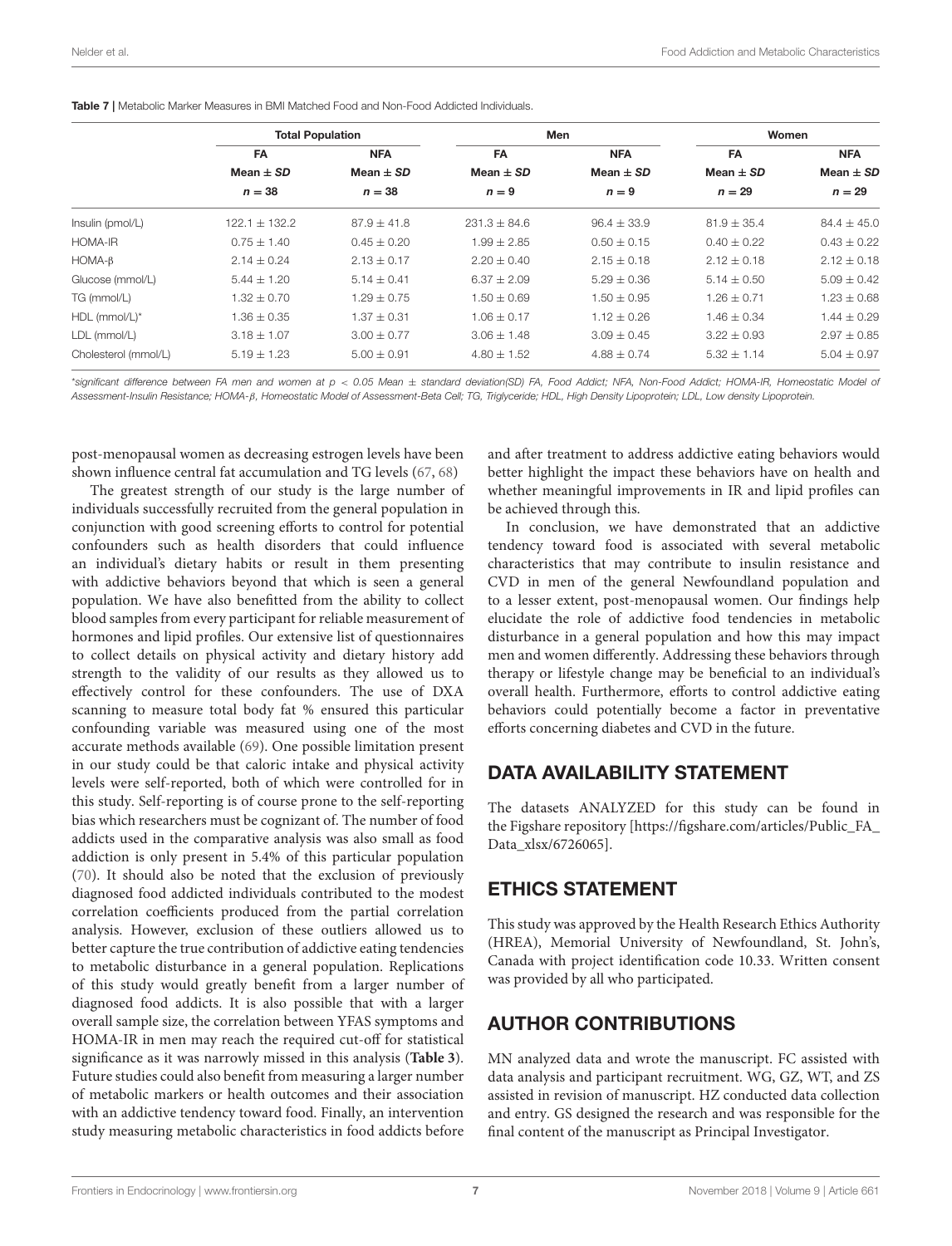# FUNDING

This research was funded by the Canadian Institutes for Health Research (CIHR, operating grant: MOP192552 to GS).

# **REFERENCES**

- <span id="page-7-0"></span>1. Canada S. Health Trends, Newfoundland and Labrador 2016 [cited 2017]. Available online at: [http://www12.statcan.gc.ca/health-sante/82--213/Op1.](http://www12.statcan.gc.ca/health-sante/82--213/Op1.cfm?Lang=eng&TABID=0&PROFILE_ID=0&PRCODE=10&IND=ASR&SX=FEMALE&change=no) [cfm?Lang=eng&TABID=0&PROFILE\\_ID=0&PRCODE=10&IND=ASR&](http://www12.statcan.gc.ca/health-sante/82--213/Op1.cfm?Lang=eng&TABID=0&PROFILE_ID=0&PRCODE=10&IND=ASR&SX=FEMALE&change=no) [SX=FEMALE&change=no](http://www12.statcan.gc.ca/health-sante/82--213/Op1.cfm?Lang=eng&TABID=0&PROFILE_ID=0&PRCODE=10&IND=ASR&SX=FEMALE&change=no)
- <span id="page-7-1"></span>2. Organization WH. Obesity and Overweight Fact Sheet 2015. Available online at:<http://www.who.int/mediacentre/factsheets/fs311/en/>
- <span id="page-7-2"></span>3. Canadian Diabetes Association. Diabetes in Canada. Toronto, ON (2015).
- 4. Canada TCBo. Mortality Due to Heart Disease and Stroke. Ottawa, ON: The Conference Board of Canada (2016).
- <span id="page-7-3"></span>5. Information NLCfH. Cardiovascular Disease Fast Facts. St. John's, NL: Newfoundland & Labrador Centre for Health Information (2015).
- <span id="page-7-4"></span>6. Cheung CY, Tso AW, Cheung BM, Xu A, Ong KL, Law LS, et al. Genetic variants associated with persistent central obesity and the metabolic syndrome in a 12-year longitudinal study. Eur J Endocrinol. (2011) 164:381-8. doi: [10.1530/EJE-10-0902](https://doi.org/10.1530/EJE-10-0902)
- 7. Taylor VH, Curtis CM, Davis C. The obesity epidemic: the role of addiction. CMAJ. (2010) 182:327–8. doi: [10.1503/cmaj.091142](https://doi.org/10.1503/cmaj.091142)
- 8. Ekelund U, Besson H, Luan JA, May AM, Sharp SJ, Brage S. Physical activity and gain in abdominal adiposity and body weight: prospective cohort study in 288,498 men and women. Am J Clin Nutr. (2011) 93:826–35. doi: [10.3945/ajcn.110.006593](https://doi.org/10.3945/ajcn.110.006593)
- <span id="page-7-5"></span>9. Korhonen PE, Korsoff P, Vahlberg T, Kaaja R. Lifestyle of metabolically healthy obese individuals. Prim Care Diabetes (2015) 9:179-83. doi: [10.1016/j.pcd.2014.09.006](https://doi.org/10.1016/j.pcd.2014.09.006)
- <span id="page-7-6"></span>10. Gearhardt AN, Corbin WR, Brownell KD. Yale Food Addiction Scale (YFAS) Measurement Instrument Database for the Social Science (2012).
- <span id="page-7-7"></span>11. Criscitelli K, Avena NM. The neurobiological and behavioral overlaps of nicotine and food addiction. Prev Med. (2016) 92:82–9. doi: [10.1016/j.ypmed.2016.08.009](https://doi.org/10.1016/j.ypmed.2016.08.009)
- <span id="page-7-8"></span>12. Baik JH. Dopamine signaling in food addiction: role of dopamine D2 receptors. BMB Rep. (2013) 46:519–26. doi: [10.5483/BMBRep.2013.46.11.207](https://doi.org/10.5483/BMBRep.2013.46.11.207)
- <span id="page-7-9"></span>13. Gearhardt AN, Corbin WR, Brownell KD. Preliminary validation of the Yale Food Addiction Scale. Appetite (2009) 52:430–6. doi: [10.1016/j.appet.2008.12.003](https://doi.org/10.1016/j.appet.2008.12.003)
- <span id="page-7-10"></span>14. Schulte EM, Avena NM, Gearhardt AN. Which foods may be addictive? The roles of processing, fat content, and glycemic load. PLoS ONE (2015) 10:e0117959. doi: [10.1371/journal.pone.0117959](https://doi.org/10.1371/journal.pone.0117959)
- <span id="page-7-11"></span>15. Samuel VT. Fructose induced lipogenesis: from sugar to fat to insulin resistance. Trends Endocrinol Metabol. (2011) 22:60–5. doi: [10.1016/j.tem.2010.10.003](https://doi.org/10.1016/j.tem.2010.10.003)
- <span id="page-7-12"></span>16. Malik VS, Popkin BM, Bray GA, Després JP, Willett WC, Hu FB. Sugar-Sweetened Beverages and Risk of Metabolic Syndrome and Type 2 Diabetes. A meta-analysis. Diabetes Care [\(2010\) 33:2477–83. doi: 10.2337/dc](https://doi.org/10.2337/dc10-1079) 10-1079
- <span id="page-7-13"></span>17. Warfa K, Drake I, Wallstrom P, Engstrom G, Sonestedt E. Association between sucrose intake and acute coronary event risk and effect modification by lifestyle factors: Malmo Diet and Cancer Cohort Study. Br J Nutr. (2016) 116:1611–20. doi: [10.1017/S0007114516003561](https://doi.org/10.1017/S0007114516003561)
- <span id="page-7-14"></span>18. Hlebowicz J, Persson M, Gullberg B, Sonestedt E, Wallstrom P, Drake I, et al. Food patterns, inflammation markers and incidence of cardiovascular disease: the Malmo Diet and Cancer study. J Intern Med. (2011) 270:365–76. doi: [10.1111/j.1365-2796.2011.02382.x](https://doi.org/10.1111/j.1365-2796.2011.02382.x)
- <span id="page-7-15"></span>19. Pedram P, Sun G. Hormonal and dietary characteristics in obese human subjects with and without food addiction. Nutrients (2015) 7:223–38. doi: [10.3390/nu7010223](https://doi.org/10.3390/nu7010223)
- <span id="page-7-16"></span>20. Wang C. The relationship between type 2 diabetes mellitus and related thyroid diseases. J Diabetes Res. (2013) 2013:9. doi: [10.1155/2013/390534](https://doi.org/10.1155/2013/390534)

## ACKNOWLEDGMENTS

We greatly appreciate the contributions made by all participating volunteers. We would also like to thank all research collaborators.

- 21. Kapadia KB, Bhatt PA, Shah JS. Association between altered thyroid state and insulin resistance. J Pharmacol Pharmacother. (2012) 3:156–60. doi: [10.4103/0976-500X.95517](https://doi.org/10.4103/0976-500X.95517)
- <span id="page-7-17"></span>22. Himmerich H, Sheldrick AJ. TNF-α and ghrelin: opposite effects on immune system, metabolism and mental health. Protein Pept Lett. (2010) 17:186–96. doi: [10.2174/092986610790225941](https://doi.org/10.2174/092986610790225941)
- <span id="page-7-18"></span>23. Rabie WA, El-Said NH, Mohammed AF, Sayed SG. Role of prolactin as a cardiovascular risk in type 2 diabetes mellitus patients: a casecontrol study in Egypt. Int J Diabetes Devel Countr. (2015) 35:565–9. doi: [10.1007/s13410-015-0344-x](https://doi.org/10.1007/s13410-015-0344-x)
- 24. Krogh J, Selmer C, Torp-Pedersen C, Gislason GH, Kistorp C. Hyperprolactinemia and the association with all-cause mortality and cardiovascular mortality. Hormone Metabol Res. (2017) 49:411–7. doi: [10.1055/s-0043-107243](https://doi.org/10.1055/s-0043-107243)
- 25. Gillies NA, Pendharkar SA, Singh RG, Windsor JA, Bhatia M, Petrov MS. Fasting levels of insulin and amylin after acute pancreatitis are associated with pro-inflammatory cytokines. Arch Physiol Biochem. (2017) 123:238–48. doi: [10.1080/13813455.2017.1308382](https://doi.org/10.1080/13813455.2017.1308382)
- <span id="page-7-19"></span>26. Zhang XX, Pan YH, Huang YM, Zhao HL. Neuroendocrine hormone amylin in diabetes. World J Diabetes [\(2016\) 7:189–97. doi: 10.4239/wjd.v7.](https://doi.org/10.4239/wjd.v7.i9.189) i9.189
- <span id="page-7-20"></span>27. Gearhardt AN, White MA, Masheb RM, Morgan PT, Crosby RD, Grilo CM. An examination of the food addiction construct in obese patients with binge eating disorder. Int J Eat Disord. [\(2012\) 45:657–63. doi: 10.1002/eat.](https://doi.org/10.1002/eat.20957) 20957
- <span id="page-7-21"></span>28. Pepino MY, Stein RI, Eagon JC, Klein S. Bariatric surgery-induced weight loss causes remission of food addiction in extreme obesity. Obesity (2014) 22:1792–8. doi: [10.1002/oby.20797](https://doi.org/10.1002/oby.20797)
- <span id="page-7-22"></span>29. Liu PY, Hornbuckle LM, Panton LB, Kim JS, Ilich JZ. Evidence for the association between abdominal fat and cardiovascular risk factors in overweight and obese African American women. J Am Coll Nutr. (2012) 31:126–32. doi: [10.1080/07315724.2012.10720018](https://doi.org/10.1080/07315724.2012.10720018)
- <span id="page-7-23"></span>30. Onat A, Hergenç G, Sari I, Karabulut A, Can G. Elevated LDL-cholesterol level predicts diabetes in centrally obese women but not men - Relative roles of insulin resistance and central obesity. Circ J. (2007) 71:1463–7. doi: [10.1253/circj.71.1463](https://doi.org/10.1253/circj.71.1463)
- <span id="page-7-24"></span>31. Willett WC, Sampson L, Stampfer MJ, Rosner B, Bain C, Witschi J, et al. Reproducibility and validity of a semiquantitative food frequency questionnaire. Am J Epidemiol. (1985) 122:51–65. doi: [10.1093/oxfordjournals.aje.a114086](https://doi.org/10.1093/oxfordjournals.aje.a114086)
- <span id="page-7-25"></span>32. Matthews DR, Hosker JP, Rudenski AS, Naylor BA, Treacher DF, Turner RC. Homeostasis model assessment: insulin resistance and beta-cell function from fasting plasma glucose and insulin concentrations in man. Diabetologia (1985) 28:412–9. doi: [10.1007/BF00280883](https://doi.org/10.1007/BF00280883)
- <span id="page-7-26"></span>33. Twells LK, Gregory DM, Reddigan J, Midodzi WK. Current and predicted prevalence of obesity in Canada: a trend analysis. CMAJ Open (2014) 2:E18– 26. doi: [10.9778/cmajo.20130016](https://doi.org/10.9778/cmajo.20130016)
- <span id="page-7-27"></span>34. Lipscombe LL, Hux JE. Trends in diabetes prevalence, incidence, and mortality in Ontario, Canada 1995–2005: a population-based study. Lancet (2007) 369:750–6. doi: [10.1016/S0140-6736\(07\)60361-4](https://doi.org/10.1016/S0140-6736(07)60361-4)
- <span id="page-7-28"></span>35. Wild S, Roglic G, Green A, Sicree R, King H. Global prevalence of diabetes. estimates for the year 2000 and projections for 2030. Diabetes Care (2004) 27:1047–53. doi: [10.2337/diacare.27.5.1047](https://doi.org/10.2337/diacare.27.5.1047)
- <span id="page-7-29"></span>36. Bray GA, Nielsen SJ, Popkin BM. Consumption of high-fructose corn syrup in beverages may play a role in the epidemic of obesity. Am J Clin Nutr. (2004) 79:537–43. doi: [10.1093/ajcn/79.4.537](https://doi.org/10.1093/ajcn/79.4.537)
- 37. Volkow ND, Wang GJ, Baler RD. Reward, dopamine and the control of food intake: implications for obesity. Trends Cogn Sci. (2011) 15:37–46. doi: [10.1016/j.tics.2010.11.001](https://doi.org/10.1016/j.tics.2010.11.001)